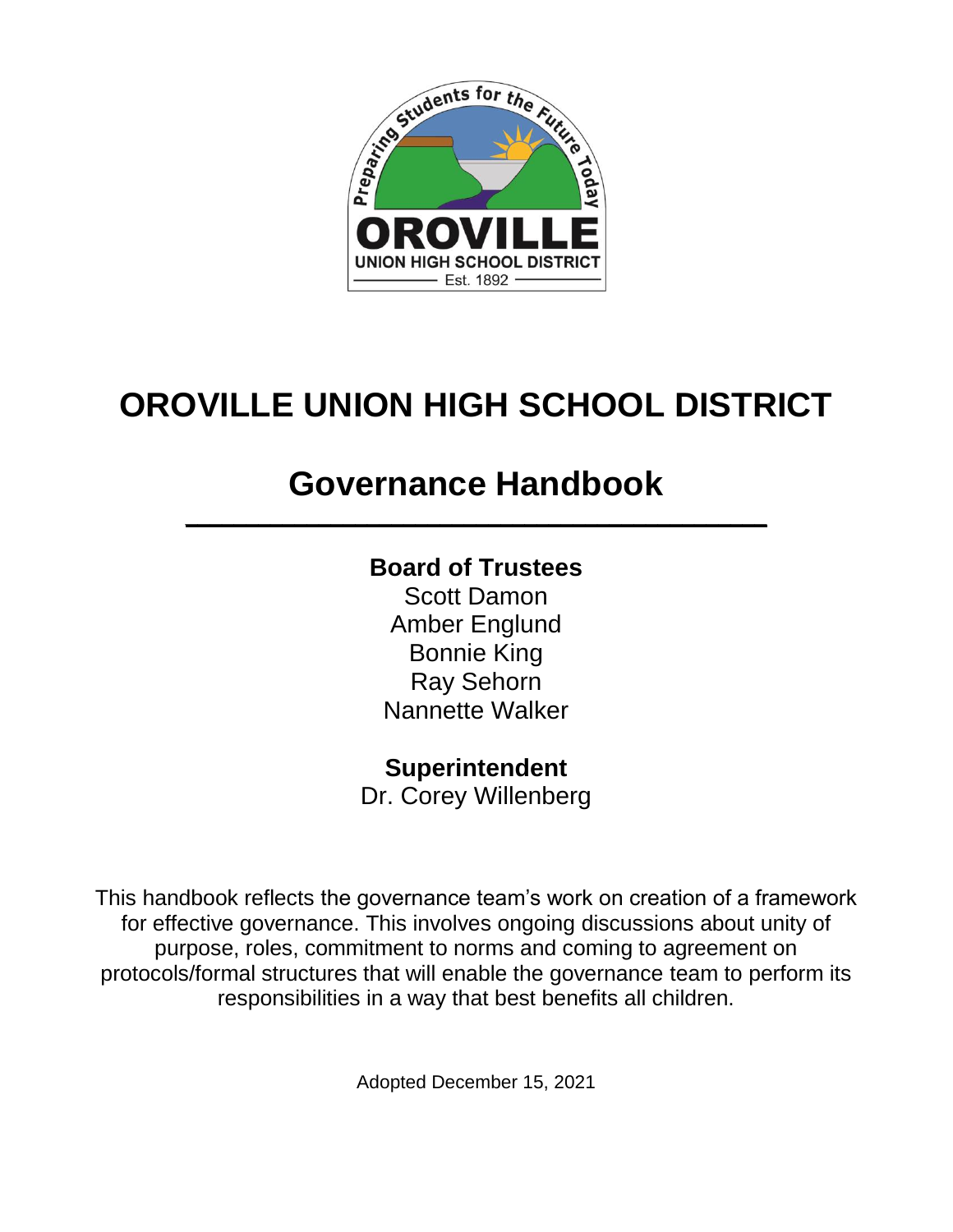# **Table of Contents**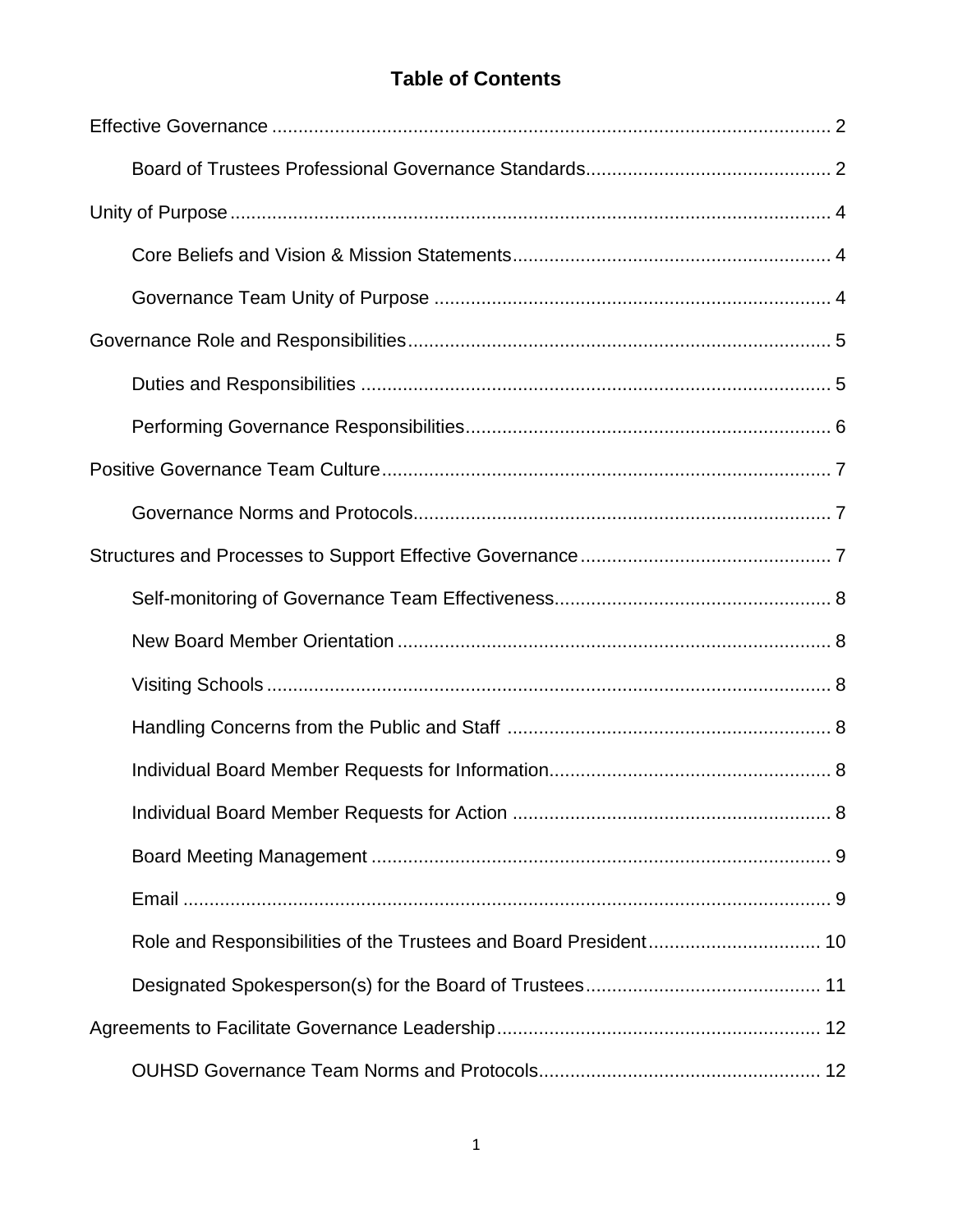#### **Effective Governance**

There are three dimensions to the effective governance of any organization: the actions of an individual, a group coming together to govern, and the performance of governance responsibilities by the group.

In a school district, the Board and Superintendent work together as a governance team. For a governance team to work together effectively, members need to:

- Maintain a unity of purpose
- Agree on and govern within appropriate roles
- Create and sustain a positive governance culture
- Create a supportive structure for effective governance.

Effective governance tenets encompass the basic characteristics and behaviors that enable governance team members to effectively create a climate for excellence in a school district and maintain the focus on improved student learning and achievement.

#### **Governance – A Definition**

School district governance is the act of transforming the needs, wishes and desires of the community into policies that direct the community's schools.

#### **Board of Trustees Professional Governance Standards**

- **1. Keep the district focused on learning and achievement for all students**
	- Recognize that students come to school with diverse educational needs.
	- Base decisions on the district's vision, student needs, research, empirical data and a balance of community expectations, legal constraints and resources.
	- Ensure that the district has established academic standards and regularly measures growth in achievement for all students.
	- Ensure that the district provides opportunities for all students to succeed.

#### **2. Communicate a common vision and mission**

- Develop and adopt a written statement of the district vision and mission along with other direction-setting documents using collaborative processes that involve the staff and community.
- Ensure that procedures are in place to periodically review the Strategic Plan and other direction-setting documents.
- Demonstrate commitment to the vision, mission and goals by regularly communicating them to staff and the community.
- Exhibit behaviors and make decisions that support achievement of the district vision, mission and goals.
- Keep current on trends and emerging needs in education in order to proactively participate in renewing or reviewing the district's direction and policies.
- Support board decisions.
- Speak with a common voice.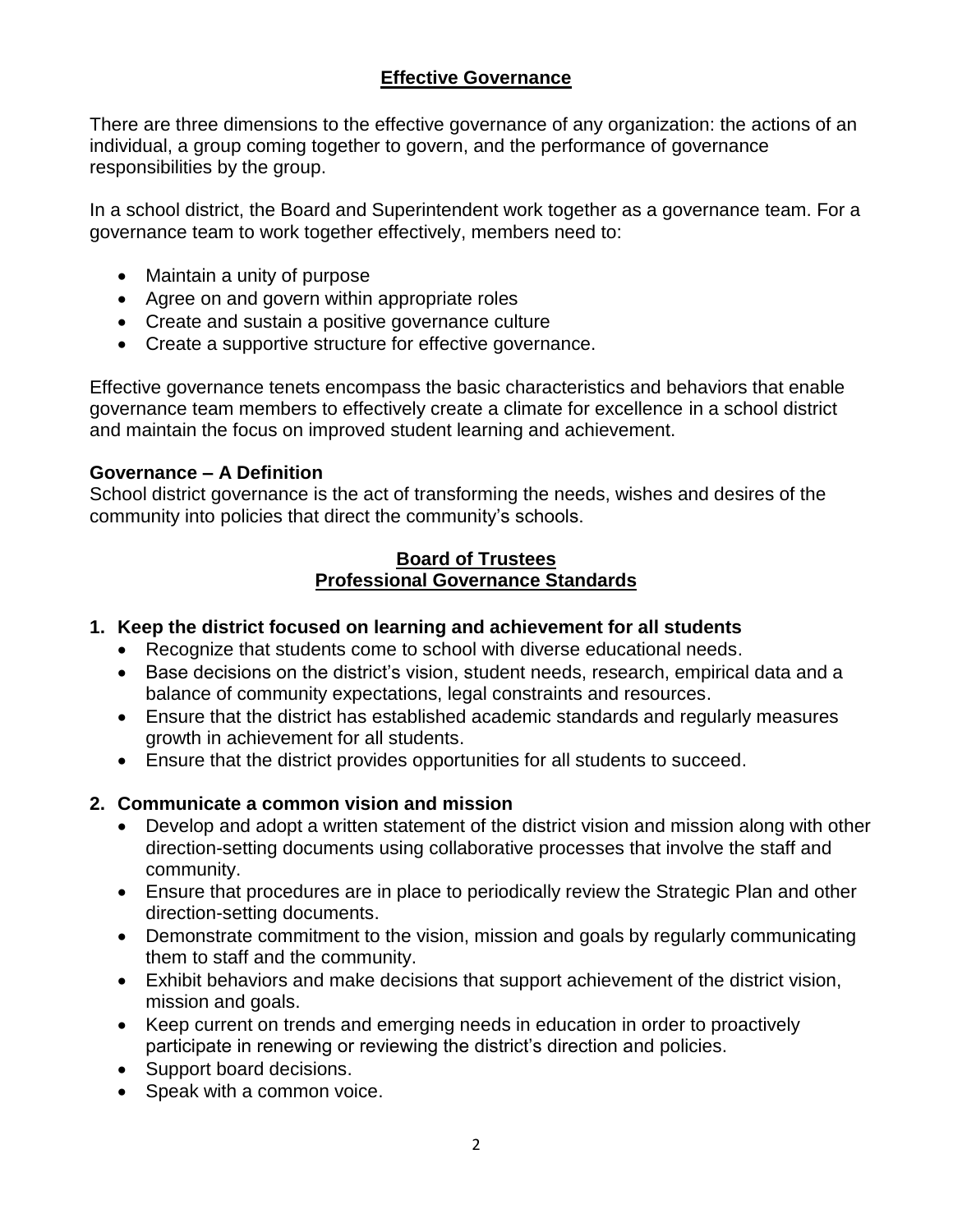### **3. Operate openly, with trust and integrity**

- Conduct district business in a fair, respectful and responsible manner.
- Consider the concerns and interests of the staff and community.
- Encourage thorough debate, seek to engage in dialogue for clarification and withhold judgment until all perspectives are heard.
- Ensure that all members of the Board have the same information—no secrets or surprises among members of the governance team.
- Clearly communicate decisions to all those who are affected by them.
- Keep confidential information confidential.

#### **4. Govern in a dignified and professional manner, treating everyone with civility and respect**

- Treat the Superintendent, staff, students, parents and community with dignity and respect.
- Listen openly and respectfully to each other, to staff, students, parents and members of the community.
- Welcome open discussion of different points of view.
- Demonstrate ability to disagree on issues and still maintain trust, respect and dignity.
- Work together to build consensus for decisions.

### **5. Govern within board-adopted policies and regulations**

- Develop, update and approve policies and regulations that are understood and followed.
- Understand the distinctions between the role of the Board and that of the Superintendent and staff.
- Do not become involved in the day-to-day operations of the district.
- Have agreed-upon norms and protocols to carry out Board responsibilities.

#### **6. Take collective responsibility for the Board's performance**

- Assume collective responsibility for Board conduct, behavior and conflict management.
- Function as a governance team with the Superintendent.
- Demonstrate a commitment to continually improving governance efforts.
- Take responsibility for the orientation of all new members.

#### **7. Periodically evaluate the Board's effectiveness**

- Have procedures in place for regular, on-going self-evaluation.
- Ensure meeting agendas provide for a sound order of business and facilitate maximum focus on matters related to student achievement.
- Have norms and protocols in place to ensure that individual Board members do not get involved in the day-to-day management of the district.

#### **8. Ensure opportunities for the diverse range of views in the community to inform Board deliberations**

- Ensure board policy enables parents, staff and the public to participate in district discussions, school programs and activities in meaningful ways.
- Consider the concerns and interests of all segments of the community in deliberations.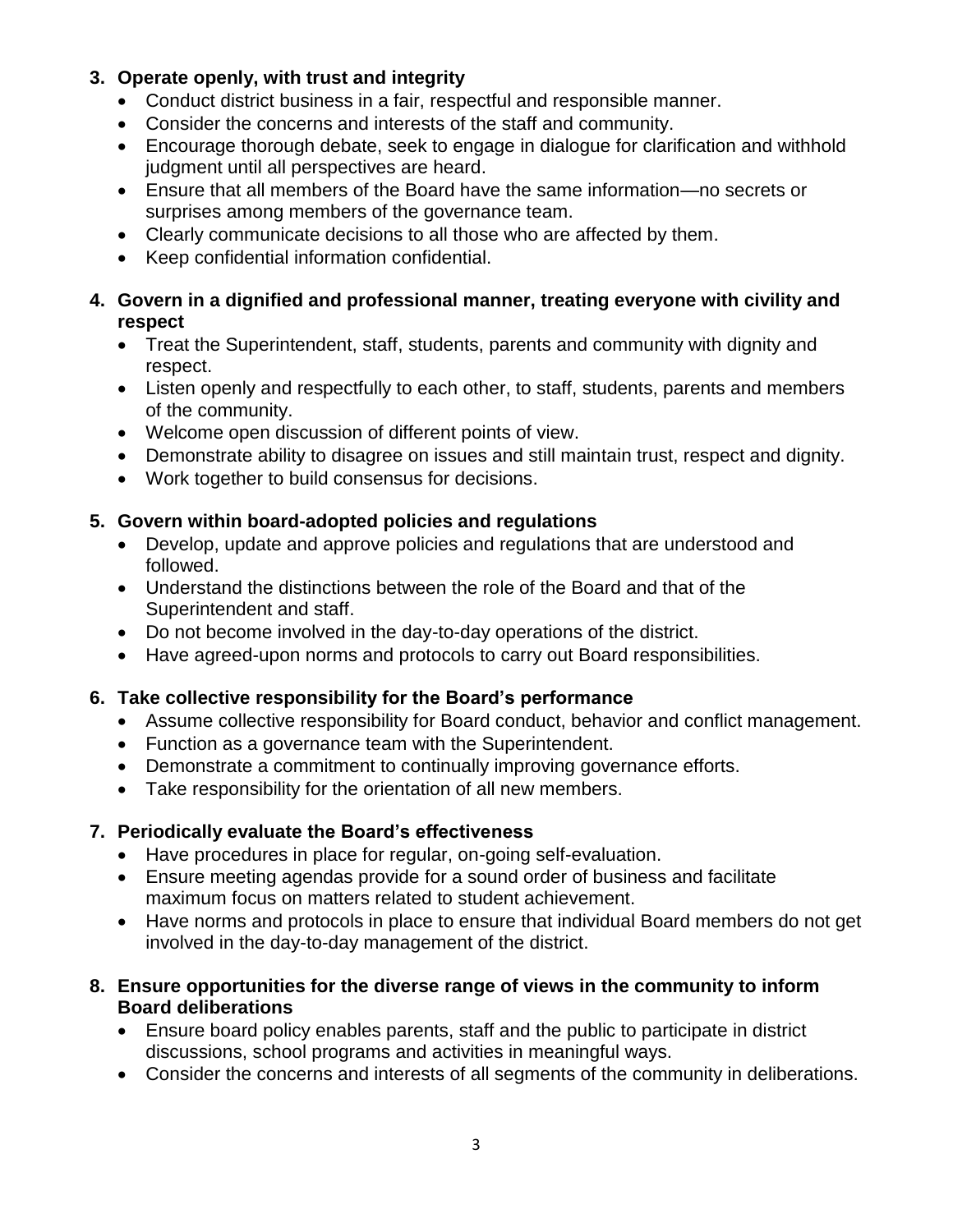#### **Unity of Purpose**

Unity of Purpose is a common vision, overarching goals, and the values and beliefs governance team members share about children, the district and public education that help them transcend their individual differences to fulfill a greater purpose.

# **Core Beliefs**

We believe:

- 1. When provided an engaging, inspiring and challenging learning environment, every student will have the opportunity to achieve at their maximum potential.
- 2. Active engagement of students by caring adults is key to helping students achieve.
- 3. Every student learns at their own pace and will have access to educational services and supports to enhance their learning experience.
- 4. Every student will have a goal for college and/or careers, and our district will prepare each for participation in those opportunities.
- 5. Every member of the learning community deserves to be part of a safe, caring, equitable and nurturing learning environment and should be treated with respect, dignity and worth.

#### **Vision and Mission Statements**

#### **Mission**

OUHSD is committed to providing every student with equitable educational and extra-curricular opportunities that prepare them to be college and/or career ready. Every school will have a positive climate that focuses on being safe, responsible and respectful.

#### **Vision**

Preparing Students for the future today.

#### **Governance Team Unity of Purpose**

- We will provide high quality educational opportunities for all students.
- We will build trust and confidence with our community, our staff and our students.
- We will function as an effective team.
- We will understand our collective responsibilities to our heritage, current challenges and community values.
- We will be a team with a common vision and act as a catalyst for the focused efforts of employees and the community.
- We will be partners with the staff in carrying out the mission of OUHSD.
- We will oversee the continuous development of quality programs, staff and facilities.
- We will perpetuate a legacy of positive culture.
- We will support our staff as they endeavor to enhance the lives of our students.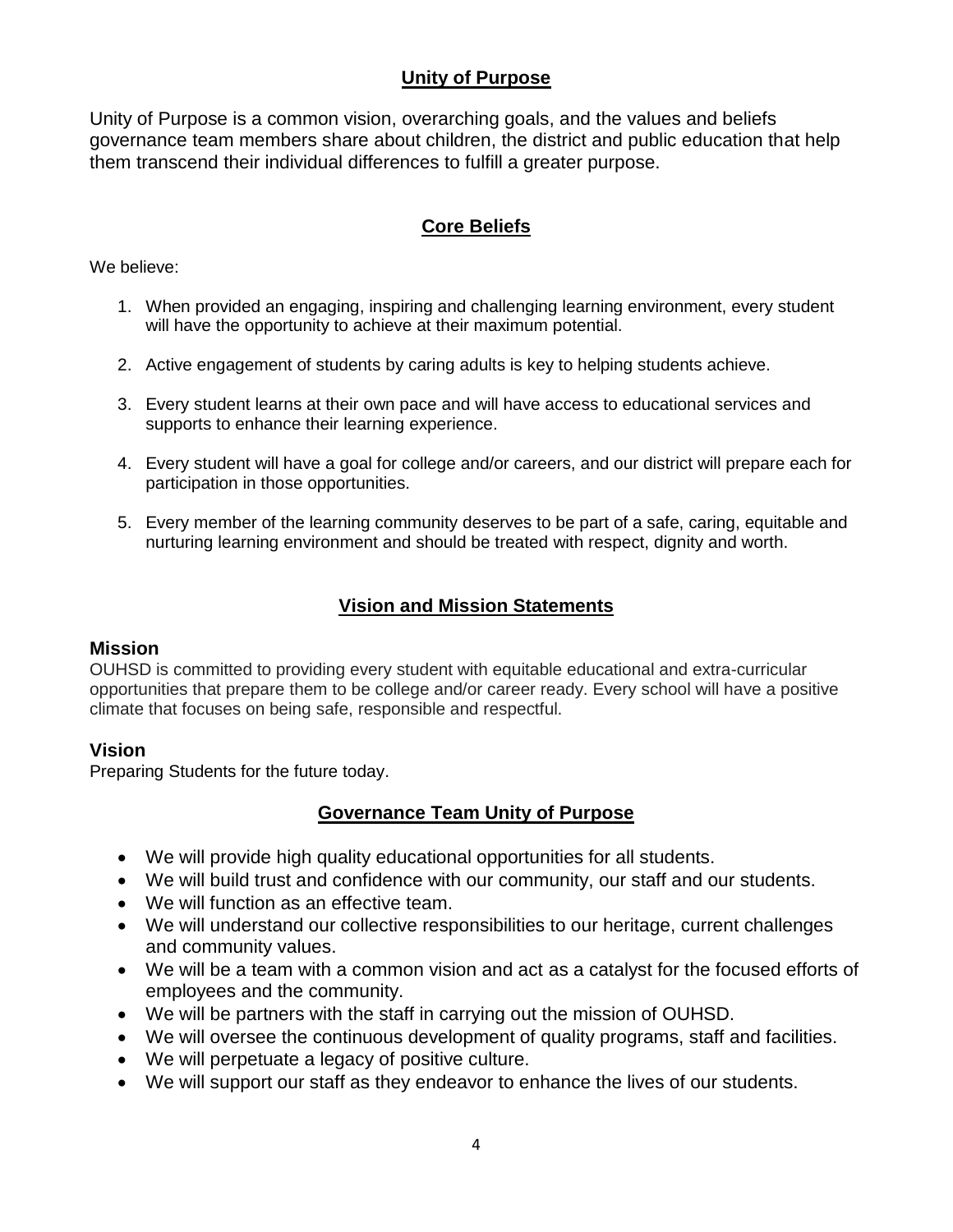#### **Governance Role and Responsibilities**

Citizen oversight of local government is the cornerstone of democracy in the United States. The role of the trustees who sit on locally elected school Boards is to ensure school districts are responsive to the values, beliefs and priorities of their communities. Boards fulfill this role by performing five major responsibilities: setting direction; establishing an effective and efficient structure; providing support; ensuring accountability; and providing community leadership as advocates for children, the school district and public schools.

These five responsibilities represent core functions that are so fundamental to a school system's accountability to the public that they can only be performed by an elected governing body. Authority is granted to the Board as a whole, not each member individually. Therefore, Board members fulfill these responsibilities by working together as a governance team with the Superintendent to make decisions that will best serve all the students in the community. The Board carries out these responsibilities in each of the following job areas:

- Setting the District's Direction
- Student Learning and Achievement
- Finance
- Facilities
- Human Resources
- Policy
- Judicial Review
- Collective Bargaining
- Community Relations and Advocacy

The Superintendent assists the Board in carrying out its responsibilities in each of the job areas, and leads the staff toward the accomplishment of the agreed upon district vision and goals. The following page provides more detail on how the Board performs its governance responsibilities in each job area. It is important to remember that Boards who inadvertently get involved in staff functions undercut their ability to hold the Superintendent accountable for the results of those efforts.

#### **Duties and Responsibilities**

The Superintendent shall have the discretion to organize, reorganize, and arrange the administrative and supervisory staff, including instruction, personnel, and business affairs, which in his/her judgment best serve the interests of the district.

The board recognizes that it is a collective body and each board member recognizes that his/her power as a board member is derived from the collective deliberation and action of the board as a whole in a duly constituted meeting.

#### **Performing Governance Responsibilities**

We agree with the responsibilities of school Boards as described below by the California School Boards Association: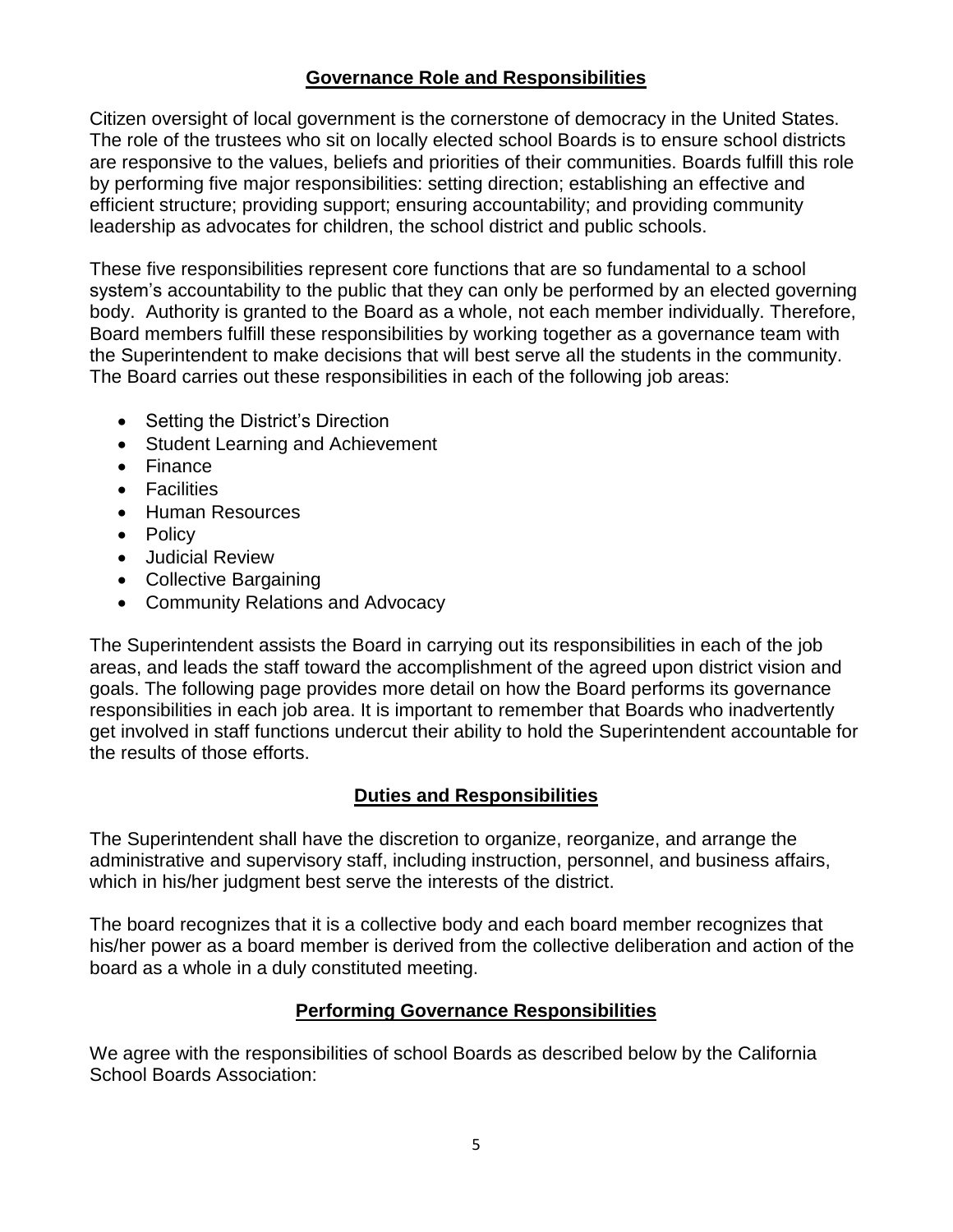#### **Set the direction for the community's schools**

- Focus on student learning
- Assess needs/obtain baseline data
- Generate, review or revise setting direction documents (beliefs, vision, priorities, strategic
- goals, success indicators)
- Ensure an appropriate inclusive process is used
- Ensure these documents are the driving force for all district efforts

### **Establish an effect and efficient structure for the school district**

- Employ and support the Superintendent
- Establish a human resources framework that includes policies for hiring and evaluating other personnel
- Oversee the development of and adopt policies
- Set a direction for and adopt the curriculum and require data-producing assessment systems
- Establish budget priorities, adopt the budget and oversee facilities issues
- Provide direction for and vote to accept collective bargaining agreements

### **Provide support through our behavior and actions**

- Act with professional demeanor that models the district's beliefs and vision
- Make decisions and provide resources that support mutually agreed upon priorities and
- goals
- Uphold Board-approved district policies and support staff implementation of Board direction
- Ensure a positive working climate exists
- Be knowledgeable enough about district efforts to explain them to the public

# **Ensure accountability to the public**

- Evaluate the Superintendent
- Monitor, review and revise policies
- Serve as a judicial and appeals body
- Monitor student achievement and program effectiveness and require program changes as indicated
- Monitor and adjust district finances and periodically review facilities issues
- Monitor the collective bargaining process

#### **Act as community leaders**

- Speak with a common voice about district priorities, goals and issues
- Engage and involve the community in district schools and activities
- Communicate clear information about policies, programs and fiscal condition of the district
- Educate the community and the media about the issues facing students, the district and
- public education
- Advocate for children, district programs and public education to the general public, key community members and local, state and national leaders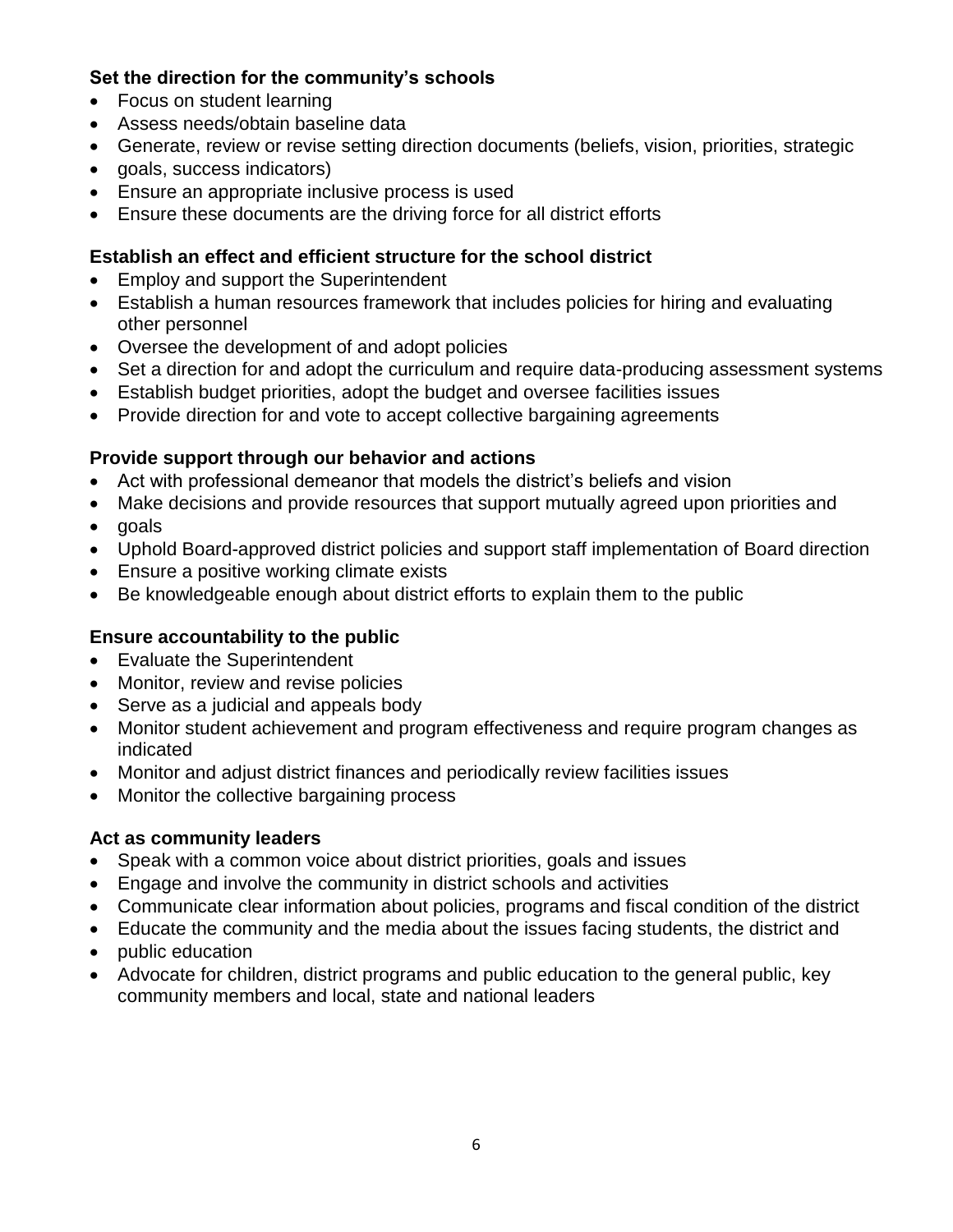#### **Positive Governance Team Culture**

Culture is the positive or negative atmosphere created by the way people in an organization treat each other. Teams have unwritten (implicit) or written (explicit) agreements about how they will behave with each other and others. These behavioral ground rules, often called norms, enable teams to build and maintain a positive culture or shift a negative one.

Because the community elects school Board members to set and monitor the direction of the school district, and the district Superintendent translates all efforts into action, it is vital that the Board and Superintendent have a respectful and productive working relationship based on trust and open communications.

#### **Governance Norms and Protocols**

#### **We agree to:**

- Focus on students' best interest
- Consider the welfare of all stakeholders (students, staff and community)
- Respect each other's opinions
- Listen "actively" to each member's ideas
- Value each member's point of view
- Be open to new ideas
- Exhibit positive body language
- Not interrupt, nor monopolize
- Encourage everyone to verbalize
- Disagree agreeably
- Recognize the positive
- Be willing to compromise
- Focus on process, not personalities
- Act by building on the thought of a fellow governance team member
- Arrive to meetings on time and prepared
- Commit time necessary to govern effectively
- Commit to open communication, honesty, no surprises
- Maintain confidentiality

#### **Structures and Processes to Support Effective Governance**

Effective governance teams discuss and agree on the formal structures and processes used by the trustees and the Superintendent in their functioning as a team (e.g., processes or structures for agenda setting, set-up of Board room and table, agenda structure, handling complaints or concerns from the community, bringing up a new idea); how governance teams operate, and how they do business. These agreements about how groups will operate are often called protocols.

The following protocols were developed to support and promote the effectiveness of our governance team.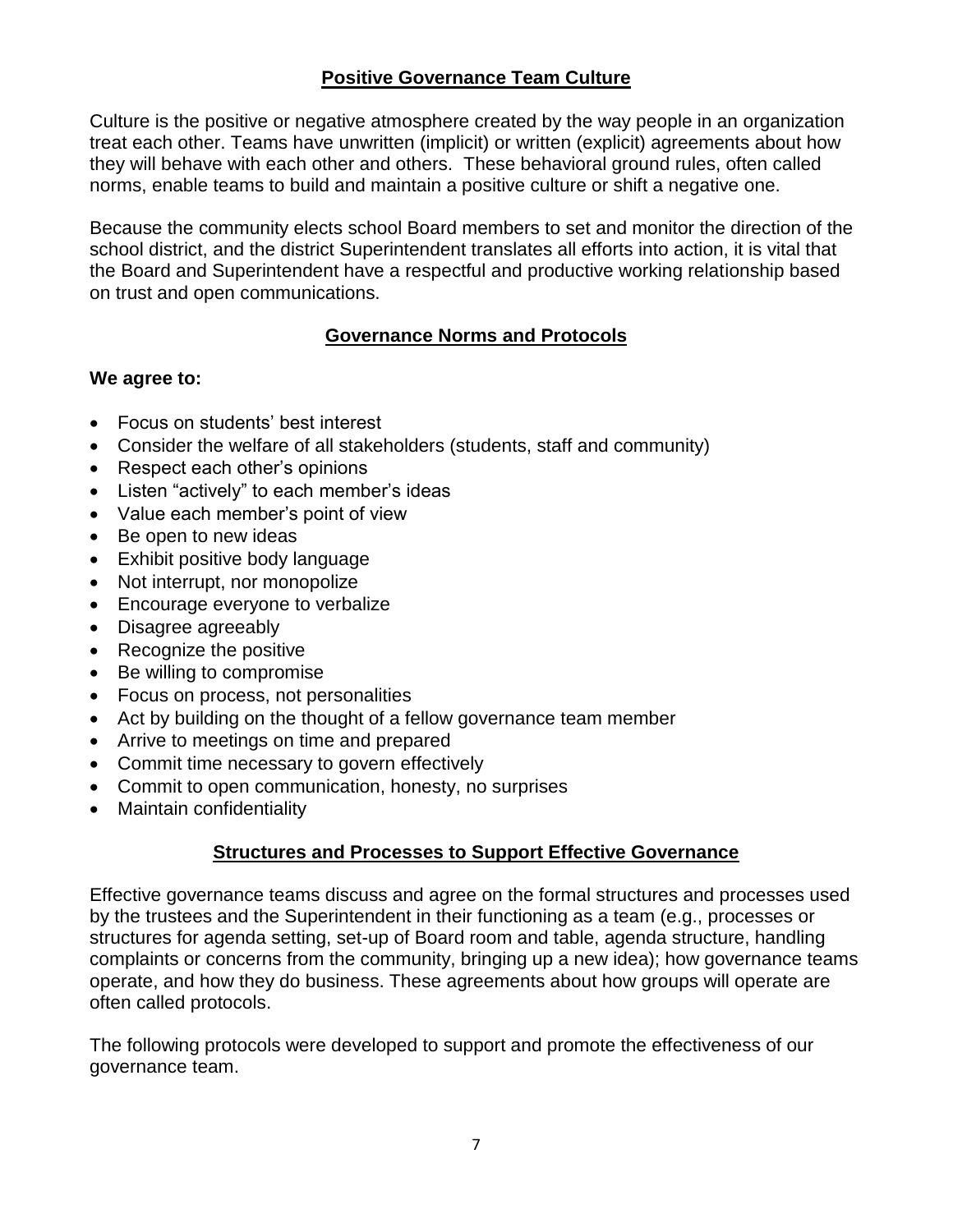#### **Self-monitoring of Governance Team Effectiveness**

We will schedule a workshop every January to review governance team agreements and processes by reviewing the Governance Handbook.

#### **New Board Member Orientation**

We will provide opportunities for new board members to attend training and meet with the Superintendent.

## **Visiting Schools**

Visits are encouraged. As a professional courtesy, trustees will call the principal ahead of time to arrange the visit. Trustees will also be cautious about encroaching on the learning environment. To assist in this matter, the Superintendent will ensure principals and teachers know that a teacher does not need to interrupt his/her lesson when a Board member visits a classroom.

#### **Handling Concerns from the Public and Staff**

When someone brings a concern to the Board, we will listen carefully, remembering we are only hearing one side of the story, and will then direct that individual to the employee in the district most appropriate and able to help them resolve their concern. We will make sure they understand the appropriate order of who to contact (i.e., teacher, then principal, then district staff) and are aware of any formal forms or policies that might assist them (e.g., written complaint form). The Superintendent and principal(s) will be copied on correspondence. This will ensure everyone is treated fairly, equally and expeditiously and that the processes and procedures of the district are upheld. It will also clarify that one Board member has no individual authority to fix a problem. As a representative of the public, it is important that the Board member invite the person with the complaint to ultimately get back to him if the issue is not resolved.

# **Individual Board Member Requests for Information**

When an individual Board member requests information pertaining to an agenda item, it will be provided to all Board members.

An individual Board member will – insofar as possible – work to let the Superintendent and staff know ahead of time when a request for information will be made in public so the staff can be prepared to provide a thorough answer.

Individual Board members will self-monitor to ensure one person's request for information does not divert an inappropriate amount of time from staff efforts to achieve district goals.

#### **Individual Board Member Requests for Action**

The only authority to direct action rests with the full Board sitting at the Board table. A majority vote sets such direction.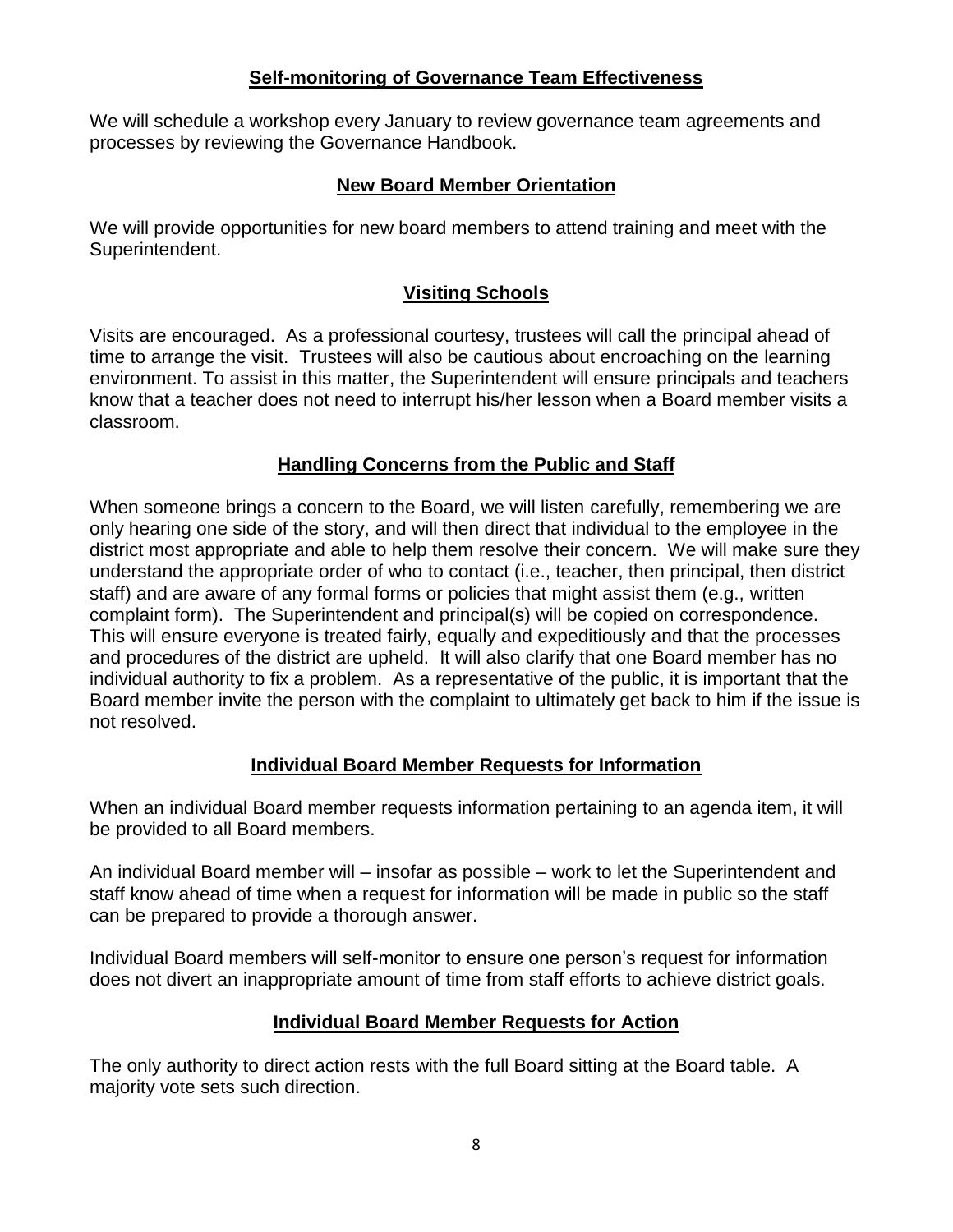Individuals may request an item for a future agenda by explaining their interest in a particular course of action and working to get a Board majority to support moving in that direction.

When a majority of the Board, sitting in a formal meeting requests action, it should be done in the context of the intended results. It is the duty of OUHSD staff to determine the methods used to achieve those results.

#### **Board Meeting Management**

We understand that Board meetings are meetings of the Board held in public, not open forum town hall meetings.

We will keep this in mind as we conduct our meetings, allowing the public to provide input at the time allotted to ensure the multiple voices of the community inform Board deliberations. However, when the Board deliberates, it will be a time for the Board to listen and learn from each other, taking the public input into consideration, not a time to re-engage with the public. We will consistently abide by our formal processes relating to this issue so that all persons are treated fairly and equally.

We will review our policies, bylaws and protocols relating to Board meeting management (e.g., time limits on input from members of the public), revising or reaffirming them as appropriate.

#### **Email**

We will use email carefully to insure that we do not violate the Brown Act, which prohibits Board members from exchanging facts to:

- Develop collective concurrence
- Advance or clarify an issue
- Facilitate agreement or compromise
- Advance ultimate resolution

We understand that:

- Board members shall exercise caution so as to ensure that electronic communications are not used as a means for the Board to deliberate outside of an agendized Board meeting.
- Board members shall make every effort to ensure that their electronic communications conform to the same standards and protocols established for other forms of communication.
- A Board member may respond, as appropriate, to an electronic communication received from a member of the community and should make clear that his/her response does not necessarily reflect the views of the Board as a whole.
- Like other writings concerning district business, a Board member's electronic communication may be subject to disclosure under the California Public Records Act.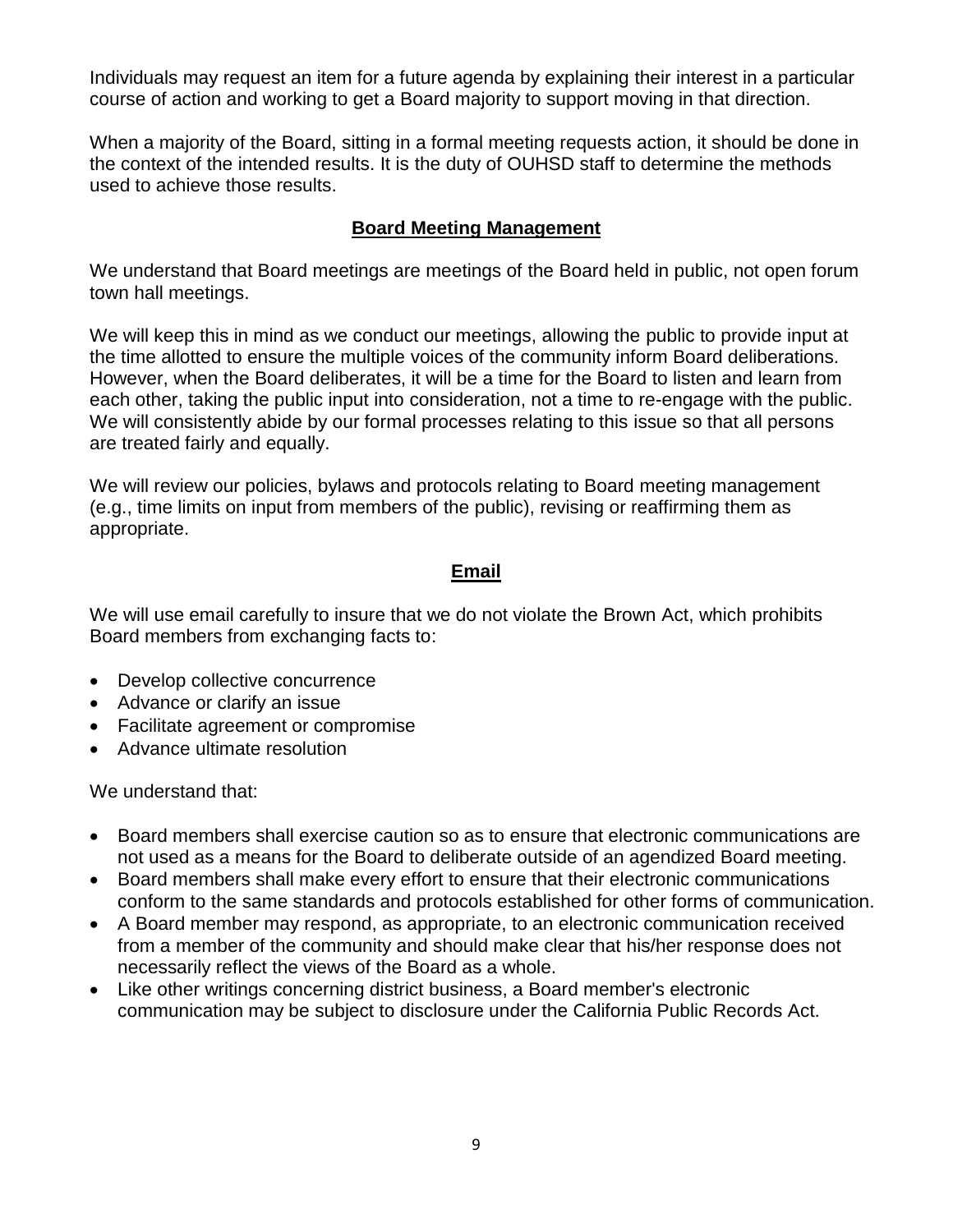# **Role and Responsibilities of the Trustees, Board President and Clerk**

#### **Our Beliefs**:

- We have an obligation to set an example of good government in action for our community.
- We will model dignified problem solving for our community and our children.
- The Board President works with the Superintendent to ensure Board meeting effectiveness.
- We intend that our Board meetings proceed professionally, efficiently and effectively and that district staff will have the opportunity to provide necessary background materials and information to the Board in a respectful environment.
- Each Board member must have the opportunity to express his or her viewpoint during Board deliberation.
- Everyone in attendance at Board meetings will be treated with dignity and respect.
- The Board president has a facilitation role relative to Board meetings, and acts as a spokesperson for the Board. S/he has no more authority than any other Board member outside of Board meetings.

### **Our Agreement:**

The role of the Board president is to:

- Attend CSBA Board President's Workshop or other appropriate trainings if serving as president for the first time
- Chair meetings
- Work with the Superintendent as necessary to help ensure Board members have the necessary information and materials to make wise decisions
- Make sure that pending agenda items are addressed appropriately
- Confer with the Superintendent before meetings to prepare, as necessary for the upcoming meeting
- Model the tone and behavior the Board wishes to convey to the community

As meeting chair, the Board president will:

- Open and preside over meetings
- Introduce agenda items, providing some background information as appropriate, different from background information that is provided by staff (e.g., "This is an item we have had on our agendas four times in the last three months. We have given it a great deal of consideration and appreciate all of the input we have received from the public and the information staff has provided on the issue. Tonight we will receive additional public input, deliberate further and hope to make a final decision.").
- Call on speakers
- Make sure all Board members have a chance to share in deliberation
- Work to facilitate effective deliberation
- Interpret and clarify for understanding to ensure that all Board members have an accurate understanding as the deliberation proceeds
- Wait until all other Board members who wish to speak on an issue have done so before adding his or her own comments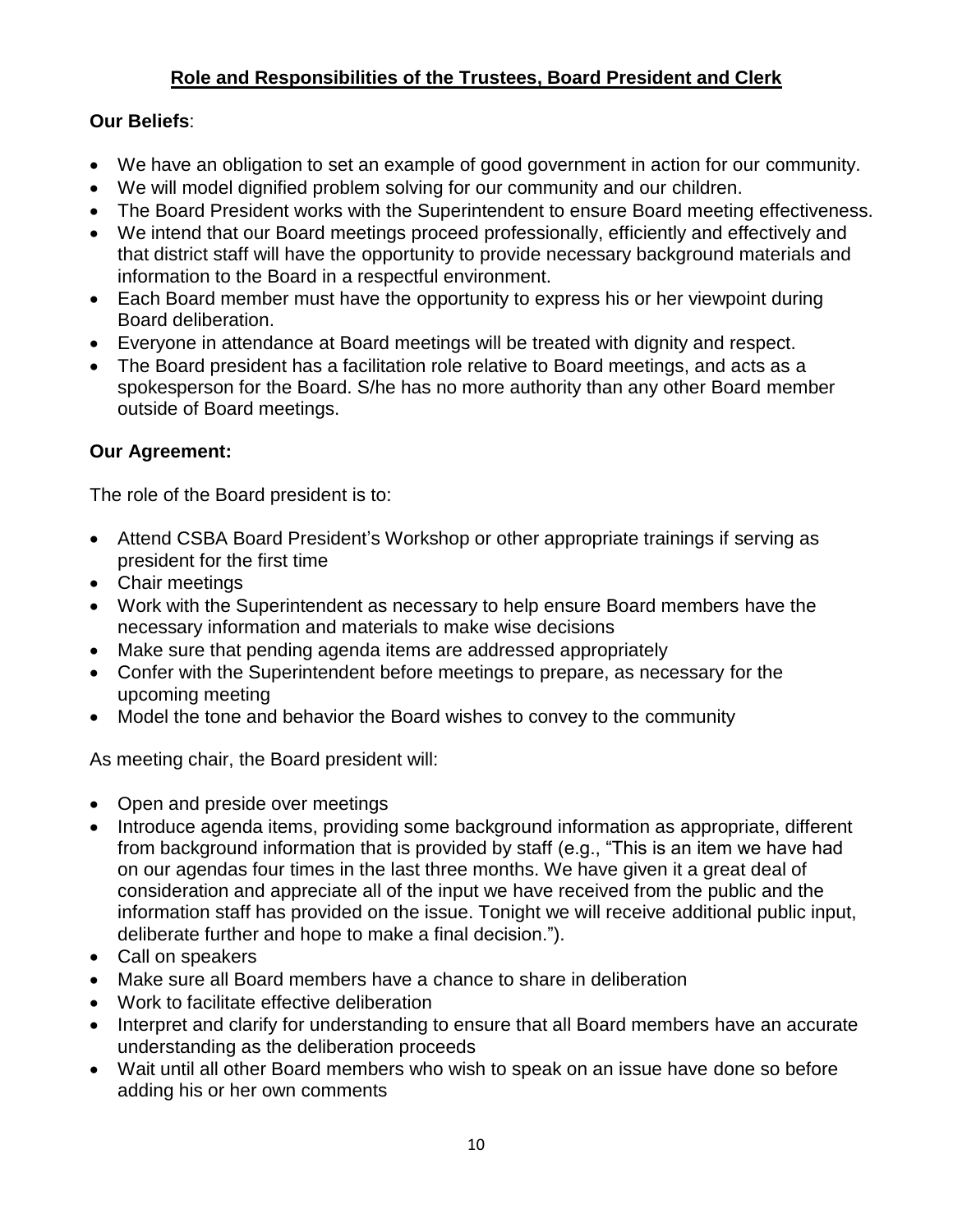- Call for a vote restating the motion, clarify and authenticate all action, order and procedures of the Board
- Adjourn meetings
- Remind the governance team and audience members of any meeting guidelines and Professional Governance Standards the Board has adopted, as necessary.
- Work with the Superintendent to make sure there is appropriate follow-up and clarification of possible options for the Board following the Board meeting.
- Serve as the spokesperson for the Board always bearing in mind the direction and commitment of the Board given during Board meetings.

The role of the Board Vice President is to:

Assume the duties of the Board President in his/her absence.

The role of the Board Clerk is to:

- Lead the Pledge of Allegiance
- Make the motion on expulsion cases
- Sign documents on behalf of the district
- Sign the minutes of Board meetings following their approval
- Serve as presiding officer in the absence of the president and vice president

# **Designated Spokesperson(s) for the Board of Trustees**

### **Our Beliefs:**

It is essential that important information be communicated to members of the Board, the staff and the community in as timely a fashion as possible. Board Members and the Superintendent have an obligation to speak with a common voice about district issues to the staff and community. We recognize that some situations have legal or other considerations that may place restrictions on what may be told to the media or public. Confidential issues must remain confidential. It is important that we speak with one voice in order to maintain the trust of our community.

#### **Our Agreement:**

In most cases, everyone is comfortable having the press contact any Board member. However, occasionally an issue requires there be one chief spokesperson. The Board member who fills this role may vary from year to year and from issue to issue. The designated spokesperson will vary depending on the issue or situation:

**Crisis**: The Superintendent will be the primary spokesperson and may involve the Board president at his/her discretion.

**Meeting Information** (e.g., Board meetings, agenda items, study sessions): The Board President and the Superintendent will serve as primary spokespersons.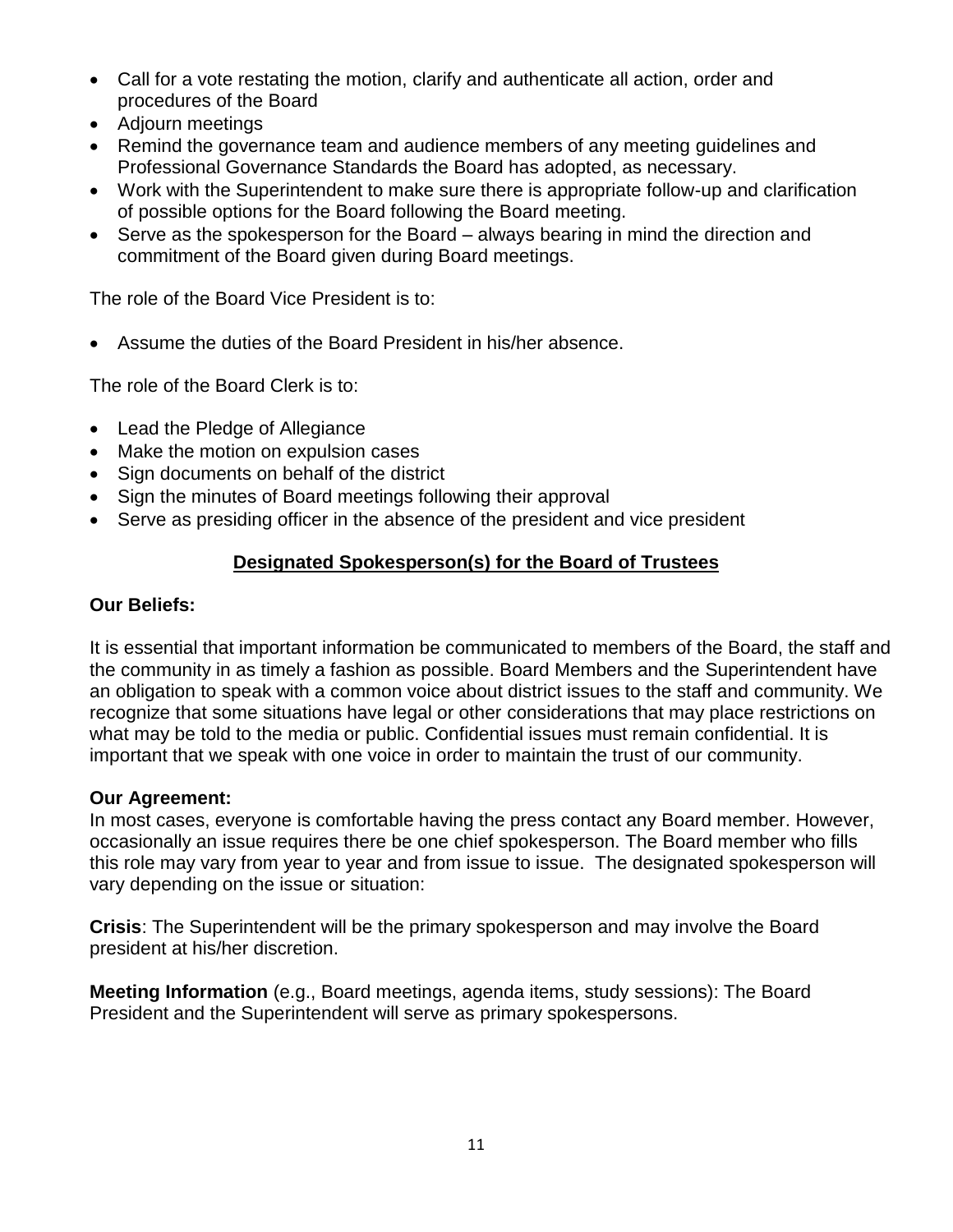**Core Beliefs / Vision / District Priorities / General District Information**: All governance team members may serve as spokespersons utilizing developed and agreed upon key messages. When speaking on behalf of the district or the School Board, Board members have an obligation to adhere to agreed upon key messages. Examples of District Key Messages:

- Core Beliefs
- District Mission / Vision
- Progress Toward District Goals
- Student Learning Goals
- Budget Objectives / Financial Plan
- Parent Involvement
- Facilities

During the Annual Governance Workshop in January the governance team will discuss which team members are going to be networking with which community groups and organizations. If a Board member is invited to speak to a community group or organization, s/he will make sure other team members know about the invitation, will ask for agreed upon key messages and any updated district information from the Superintendent, and will communicate back to the governance team after the presentation.

# **OUHSD Governance Team Agreements to Facilitate Governance Leadership**

A major difference between groups and teams is that teams have clear agreements (norms that identify expectations for behavior, and protocols that describe how the team will operate) set by the team's members. Once developed, these norms and protocols shape how team members behave with each other and how they perform their responsibilities.

Group expectations help a group work together to not only address difficult issues in an objective and consistent way, but also to confirm what each member will do in the normal course of business to help the team succeed. - CSBA

#### **OUHSD Governance Team Norms and Protocols**

The Board of Education for the Oroville Union High School District is entrusted by the community to uphold the Constitutions of California and the United States, to protect the public interest in schools, and to ensure that a high quality education is provided to each student.

To effectively meet district challenges, the Board and Superintendent must function together as a governance leadership team. Agreed upon behaviors (or norms) and operating procedures (or protocols) support consistent behaviors and actions among team members. The purpose of the OUHSD governance team agreements is to ensure a positive and productive working relationship among Board members, the Superintendent, district staff, students, and the community. The protocols were developed for and by the members of the governance team, and may be modified over time as needed.